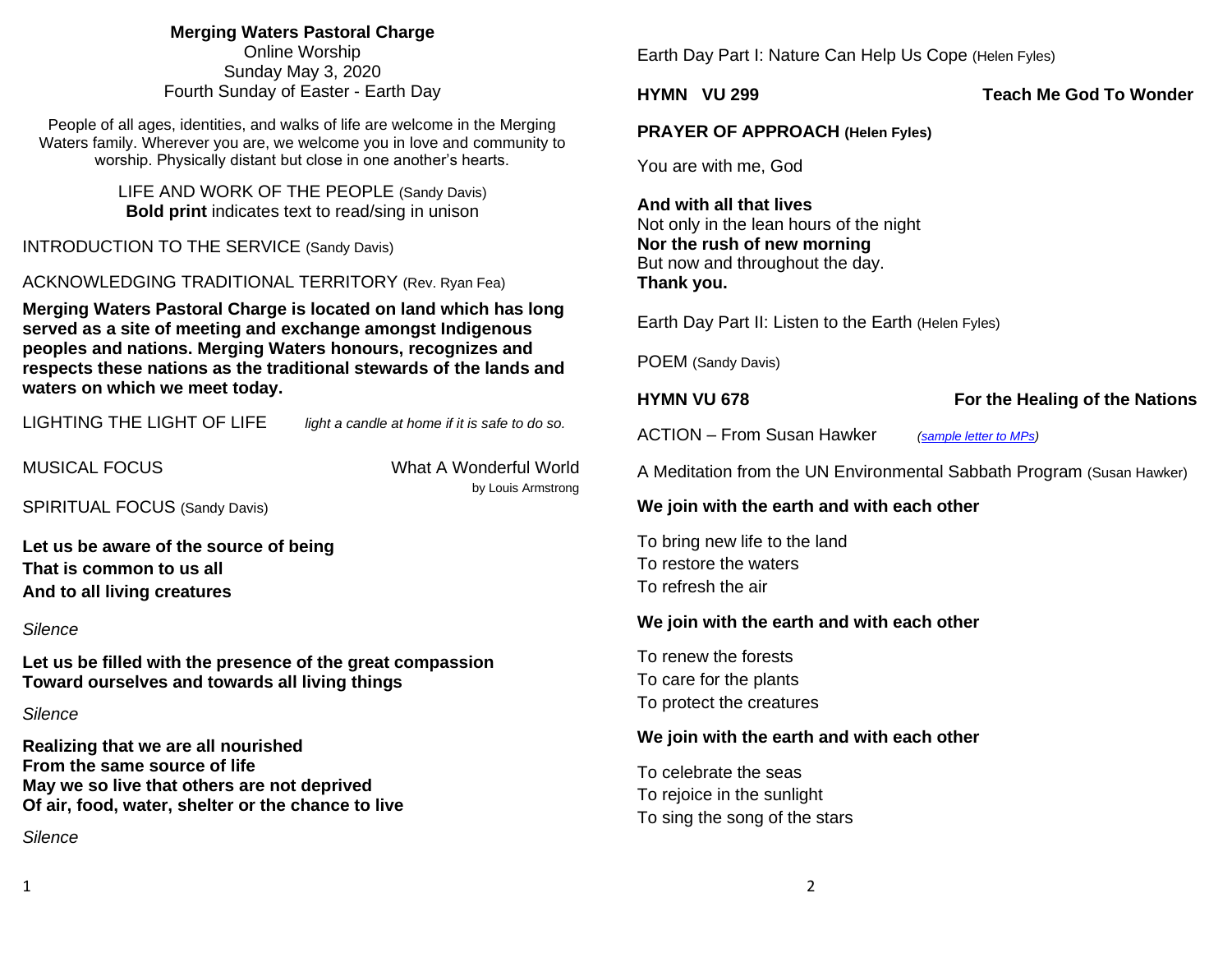#### **We join with the earth and with each other**

To recreate the human community To promote justice and peace To remember our children of the earth

#### **We join with the earth and with each other**

We join together as many and diverse expressions of one loving mystery: for the healing of the Earth and the renewal of all life.

OFFERING *We offer our prayer, reflections, and resources*

*If you are not on pre-authorised [remittance \(PAR\)](http://mergingwaters.ca/mt-content/uploads/2020/03/form_par-authorization.pdf) and want to continue to support Merging Waters please click these links, or those provided on the site to give to: [Union](https://www.canadahelps.org/en/charities/union-church-ste-anne-de-bellevue/)  [Church](https://www.canadahelps.org/en/charities/union-church-ste-anne-de-bellevue/) o[r](https://www.canadahelps.org/en/charities/beaurepaire-united-church/) [Beaurepaire United](https://www.canadahelps.org/en/charities/beaurepaire-united-church/) through [CanadaHelps.org](http://www.canadahelps.org/)* 

# MUSICAL OFFERING **Let It Grow**

by Eric Clapton

### PRAYER OF DEDICATION

#### **PRAYERS OF JOY AND CONCERN**

#### **THE JESUS PRAYER FOR TODAY**

#### **O, Source of Life**

**Connectedness beyond simple perception, We hold our experience of you as sacred. May we choose to live the good you call for In our lives as well as our imaginings. Nourish our bodies and spirits inspiring us To share the abundance we have. Challenge us to show understanding and love for others As we need to be understood and loved. Help us overcome our shortcomings To be our best selves As you have, do, and will always know we can Forever and ever. May we all make it so. Amen**

#### **HYMN Mother Nature Natural Anthem**

Commissioning and Benediction

Against the dark backdrop of infinite space,  **our planet appears so small, so vulnerable.** Guide me, dear God **that I may cherish your earth and the life it sustains** with the best of my energy **intelligence, imagination, and love.**

Musical Sending **Blue-Green Hills of Earth** by Kim Oler

**Thank you for joining us today**

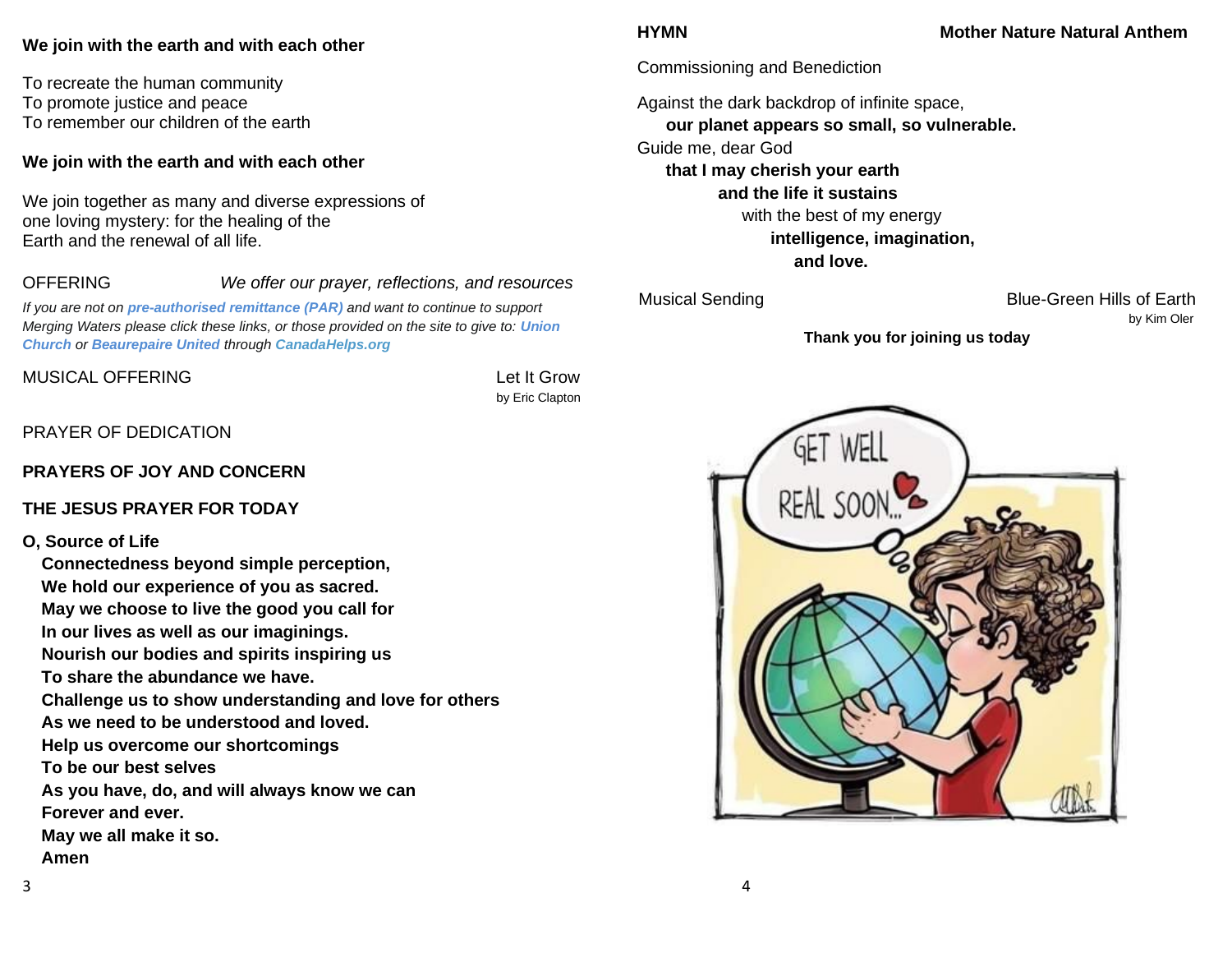**MERGING WATERS PASTORAL CHARGE THE UNITED CHURCH OF CANADA UNION CHURCH STE. ANNE DE BELLEVUE, QUE. « An Affirming Congregation » Pierre Gallant; Union Musician Email: [piregnt@hotmail.com](mailto:piregnt@hotmail.com) & BEAUREPAIRE UNITED CHURCH BEACONSFIELD, QUE. Michael Woytiuk; Ministry of Music Rev. Ryan Fea, Ordained Minister** 

**[ryanfea.mergingwaters@gmail.com](mailto:ryanfea.mergingwaters@gmail.com)  Susan Smith, Office Administrator**

**Website: [www.mergingwaters.ca](http://www.mergingwaters.ca/)**

**Merging Waters** Pastoral Charge



Welcome Grace Service Love Community

## **UPCOMING SERVICES at 10:30 a.m.**

**Email: [mergingwaters@bellnet.ca](mailto:mergingwaters@bellnet.ca) Cell: (514) 445-2618**

| May $3^{\text{rd}}$ .                                          | Fourth Sunday of Easter (Earth Day Worship) |
|----------------------------------------------------------------|---------------------------------------------|
| May $10^{th}$ .                                                | <b>Fifth Sunday of Easter</b>               |
| May $17th$ .                                                   | <b>Sixth Sunday of Easter</b>               |
| May $24th$ .                                                   | Seventh Sunday of Easter-Summerlea United   |
| May $31st$                                                     |                                             |
| Worship at Merging Waters: www.mergingwaters.ca/Worship-online |                                             |

A Meditation from the UN Environmental Sabbath Program from Earth Gospel pg. 91 Benediction Earth Gospel pg. 116 Jesus Prayer For Today by Rev. Ryan Fea, © 2020. Used with permission. All rights reserved. Hymn Reprint & Podcasting Licences: One Licence # A-730039 & CCLI Licence # 11249529

**HYMN LYRICS** 

**Voices United 299 Teach Me God To Wonder**

#### **EN**

**Teach me, God, to wonder, teach me, God, to see; let your world of beauty capture me.** 

*REFRAIN* **Praise to you be given, love for you be lived, life be celebrated, joy you give.**

**Let me, God, be open, let me loving be; let your world of people speak to me. R**

**Let me, God, be ready, let me be awake, in your world of loving my place take. R**

**Teach me, God, to know you, hear you when you speak, see you in my neighbour when we meet. R**

#### **FR**

**Enseigne-moi, mon Dieu, à voir tes bienfaits, à aimer la beauté de ton œuvre.**

*REFRAIN* **Gloire te soit rendue pour le don de vie; nous chantons ton amour, notre joie.**

**Mets dans mon cœur l'amour né de ton Esprit, pour ce monde que tu as tant aimé. R**

**Fais de moi l'instrument de ta sainte paix, qui veut faire s'étendre ton amour. R**

**Fais-moi te connaître, apprendre à t'aimer, fais-moi te servir, aimant mon prochain. R**

Attributions: Spiritual Focus The Anglican Church in Aotearoa, New Zealand and Polynesia, Earth Gospel (2008), Earthday Part I - Harvard Business Review https://hbr.org/2020/03/that-discomfort-youre-feeling-is-grief (David Kessler) Kate Brown, MIT https://www.newyorker.com/culture/annals-of-inquiry/the-pandemic-is-not-a-natural-disaster; S. Fortier, Principal of McGill University in an email to staff.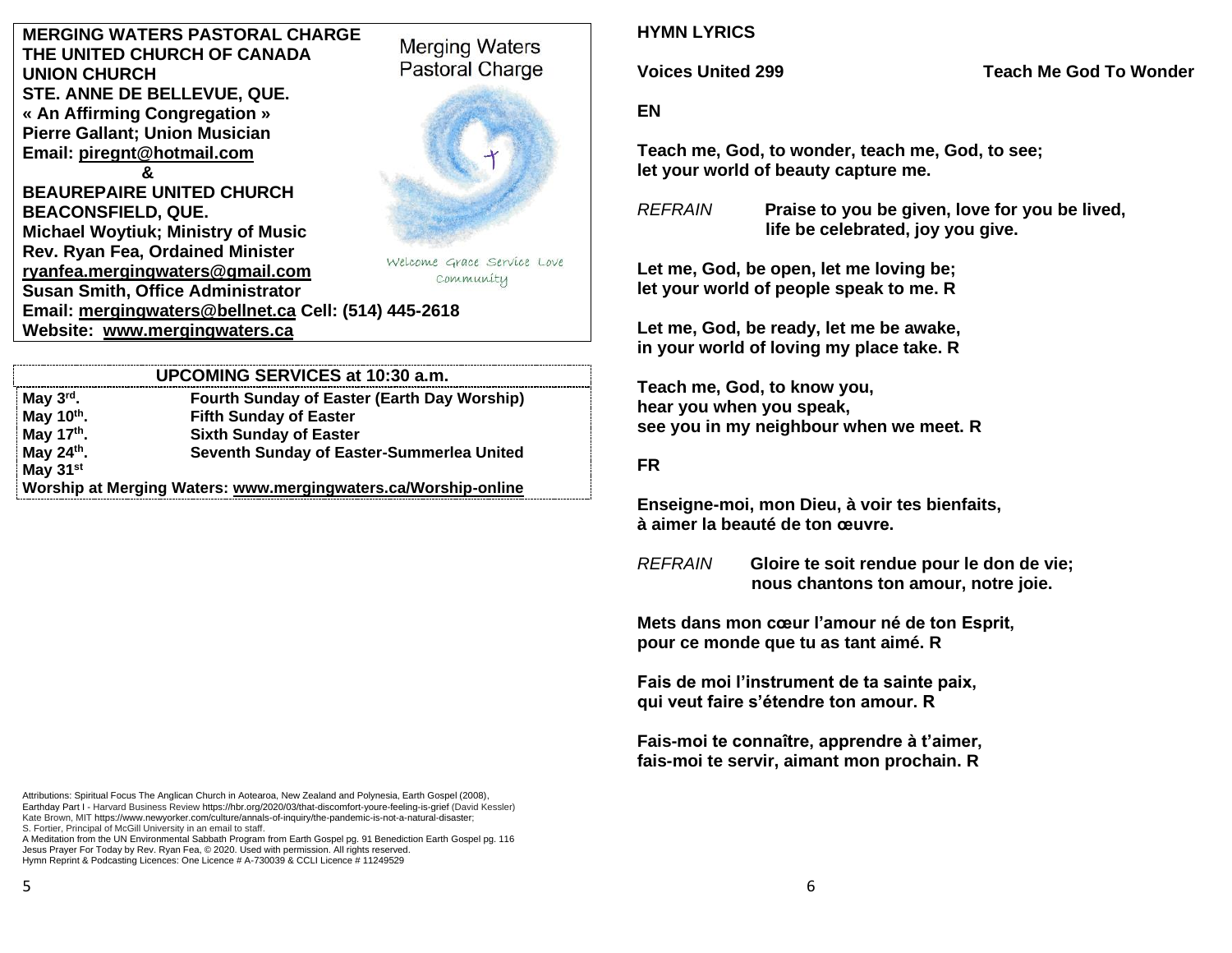**For the healing of the nations, God, we pray with one accord; for a just and equal sharing of the things that earth affords. To a life of love in action help us rise and pledge our word.**

**Lead us forward into freedom, from despair your world release; that, redeemed from war and hatred, all may come and go in peace. Show us how through care and goodness fear will die and hope increase.**

**All that kills abundant living, let it from the earth be banned; pride of status, race or schooling, dogmas that obscure your plan. In our common quest for justice may we hallow life's brief span.**

**You, Creator God, have written your great name on humankind; for our growing in your likeness bring the life of Christ to mind, that by our response and service earth its destiny may find.**

**Oh, Mother Earth, with your fields of green Once more laid down by the hungry hand How long can you give and not receive And feed this world ruled by greed And feed this world ruled by greed.**

**Oh, ball of fire in the summer sky Your healing light, your parade of days Are they betrayed by the men of power Who hold this world in their changing hands They hold the world in their changing hands.**

**Oh, freedom land can you let this go Down to the streets where the numbers grow Respect Mother Earth and her giving ways Or trade away our children's days Or trade away our children's days.**

**Respect Mother Earth and her giving ways Or trade away our children's days.**

**Please consider sending a letter to**: The Prime Minister, Minister of Infrastructure and Communities, Minister of Fisheries, Oceans, and the Canadian Coast Guard, Member of Parliament for Laurier. You can use this letter or craft one of your own:

[Download the sample letter to MPs re: Living In Right](http://mergingwaters.ca/mt-content/uploads/2020/04/action-letter_merging-waters-template.docx)  [Relations With the Earth](http://mergingwaters.ca/mt-content/uploads/2020/04/action-letter_merging-waters-template.docx)

The link for our ZOOM gathering from 11:30 am to 12:30 pm on Sunday, May 3rd Link: <https://us02web.zoom.us/j/82401363343> or by phone: 438 809 7799 Meeting ID: 824 0136 3343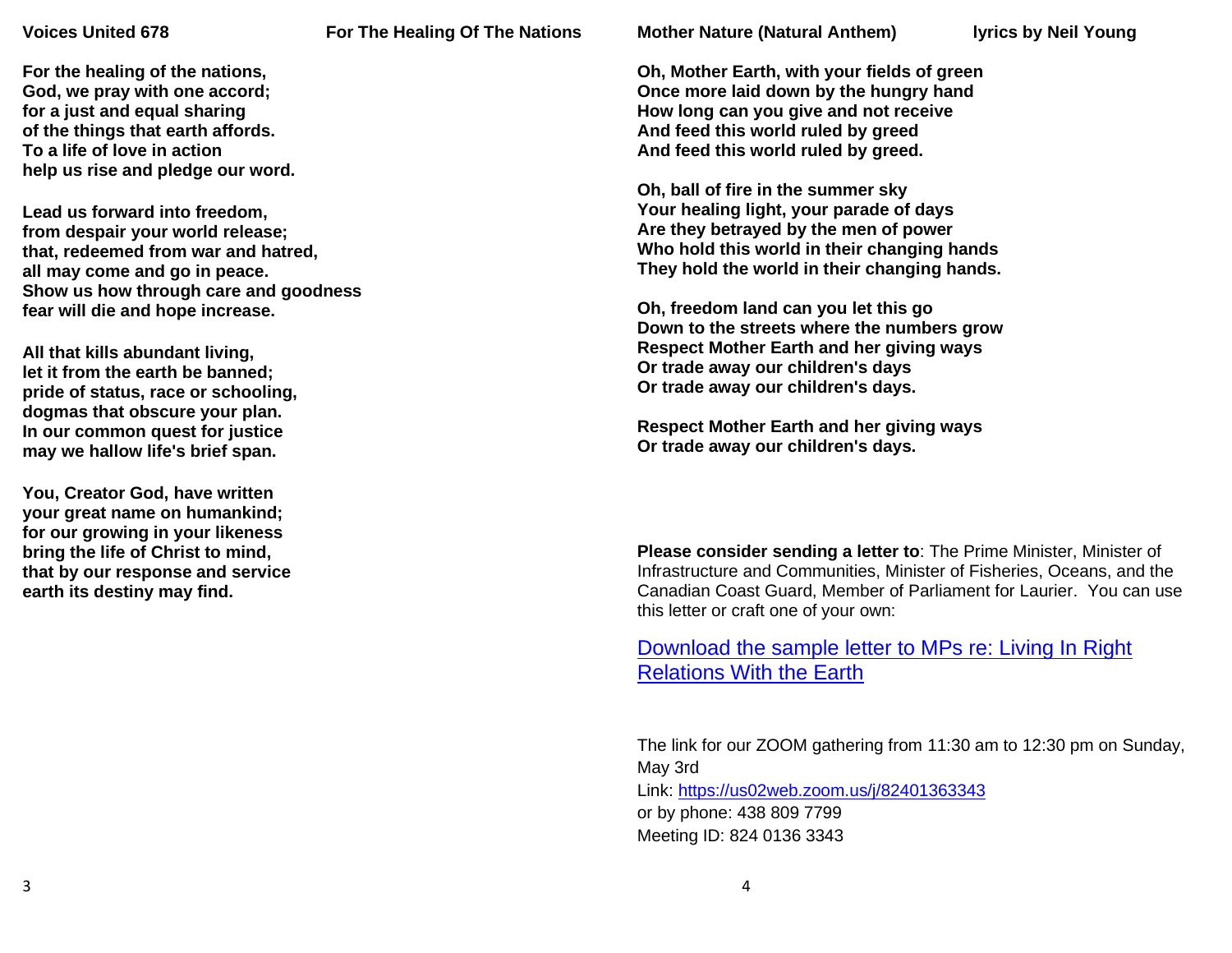# **ANNOUNCEMENTS**

**Virtual Plant Sale** As most of you know the corona virus (COVID-19) has shut down our plant sale so we have decided to try and sell plants online. I have made a Facebook page called Union Plant Sale where you will see photos of what we have for

sale. <https://www.facebook.com/Union-Plant-Sale-109311067422181/> Please either email [hfyles@bell.net](mailto:hfyles@bell.net) or message on the Facebook page if you are interested,

**Yoga at Home-Online** Those videos supplied by our own Bryson Davis for Yoga are on our website, click on the Spiritual Life tab at the top. Even watching the videos and imagining you are doing the poses helps to relax you. There are two videos: regular floor Yoga and chair Yoga. Give it a try.

**Broadview subscription** renewals have arrived. If you have a subscription, it would be \$25 for the year, if we have a minimum of 5 subscriptions (so far we do). If you have always wanted a subscription this is your chance! Please send the church office a cheque (payable to Broadview) by the end of May and you will receive the issues to your own door. What do I like about the Broadview? So glad you asked: there are often ideas for how congregations found a new spark to renew their church families and mission. There are articles about how people have struggled with their faith. All good stuff.

**Save the Date** Our hard-working Rev Ryan Fea will be having a study break, so for the Sunday May  $24<sup>th</sup>$  worship we are invited to the online service at Summerlea. Rev Scott Patton has welcomed us. Details about how to join will be coming soon.



# **Office is closed but work of the church continues -**

Please be patient when sending messages to the office through email or over the phone as Susan Smith, office administrator extraordinaire, like Rev. Ryan and other staff, will work from home for the foreseeable future, keeping the life and mission of the community safe, growing, and adapting to life today.



**Church Café –** Grab a coffee or cocoa and join Rev. Ryan for chat and community every Friday afternoon from **2 pm until 3:30 pm** on Zoom starting **Friday May 1st .** We can catch up on how the week has gone, talk about life, the Bible, and the church. We can pray or swap

recipes. Zoom link and password for this week are: <https://us02web.zoom.us/j/88541686995>

or by phone +1 438 809 7799 meeting ID: 885 4168 6995

**Merging Waters Pastoral Charge is a community that cares -** In this time of trial we are here for one another. Rev. Ryan and the pastoral care team are here for you and available through email, phone, and instant messenger. Please reach out to one another in support – stay in touch

with others and ask for help when you need it. We may not be in the same room but we are in one another's hearts and in the love of God. We aren't sharing germs but we are sharing the love. Keep in touch.



Rev. Ryan Fea: [ryanfea.mergingwaters@gmail.com](mailto:ryanfea.mergingwaters@gmail.com) Ivy Lewis Union Pastoral Care Chair: [lewisir@hotmail.com](mailto:lewisir@hotmail.com) Diane Nener Beaurepaire Pastoral Care Coordinator: [dianenener@icloud.com](mailto:dianenener@icloud.com)



**Spiritual Practices -** We are still supporting those practices that nurture the faith life of the community. Check out the new Merging Waters Web resources at [www.mergingwaters.ca](http://www.mergingwaters.ca/) Click on "Spiritual Life" in the menu and find pages dedicated to at-home yoga, meditation and contemplation, and our online worship.

Keep an eye out for new options for connecting with one another and with Rev. Ryan for times of study/discussion, reflection, and prayer online.

**Joy and Concern:** Are here individuals and situations that you would ask that we pray for aloud in the time of prayer at this week's online worship? Please email them to Rev. Ryan at [ryanfea.mergingwaters@gmail.com](mailto:ryanfea.mergingwaters@gmail.com) by Friday night, or they will be included the following week.